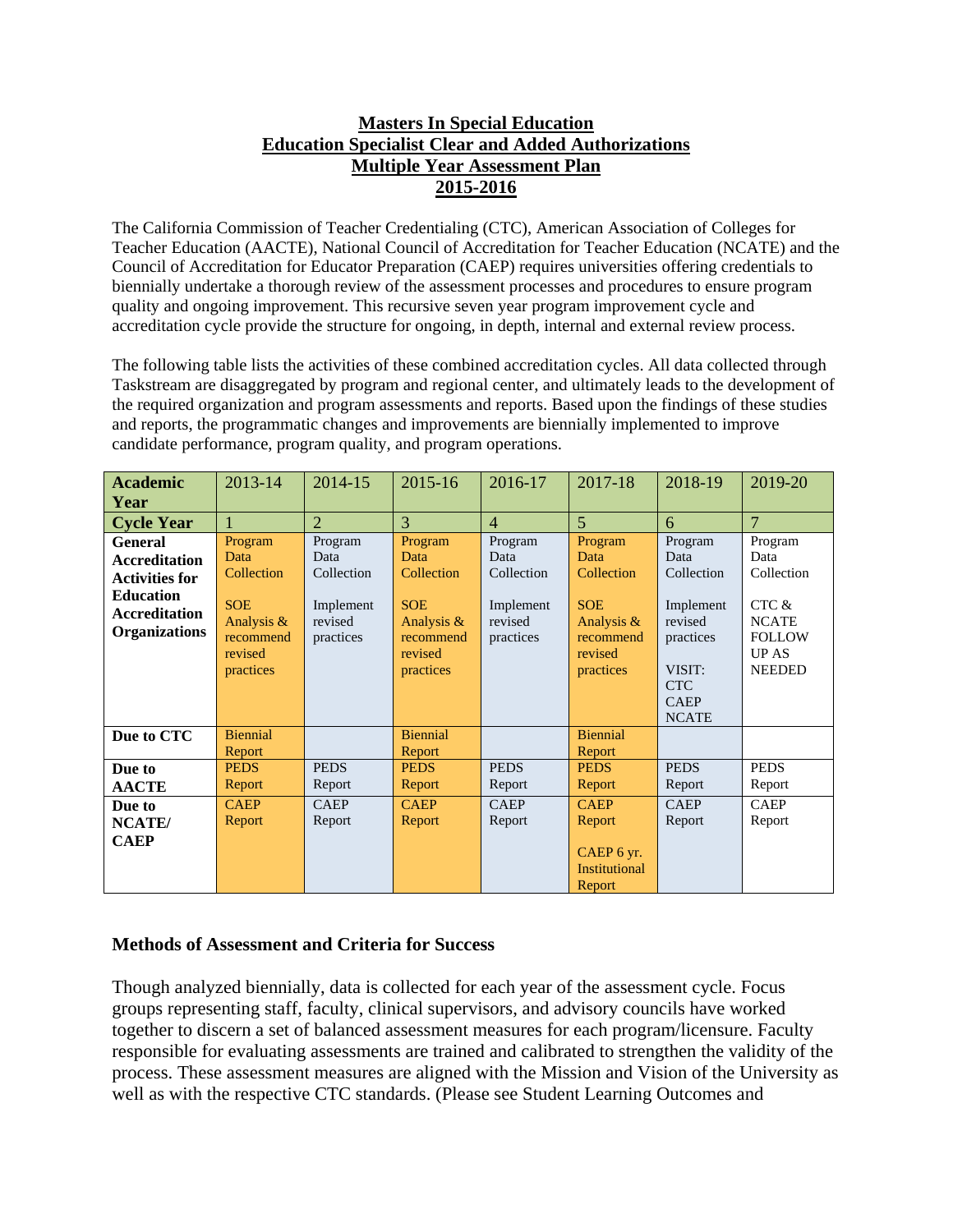Curriculum Maps for this alignment.) Using Taskstream as the primary data management system, the program collects ongoing data from these assessments to gauge candidates' progress throughout their course of study and ensure CTC program standards are met.

Each direct signature assessment is evaluated using a four point rubric. The direct assessments for this program and supporting rubrics are listed below. All candidates are expected to be at the "proficient level of performance with a score of "3" or above in each rubric criterion.

## **Direct Measures:**

| <b>Evaluation Instrument</b>          | <b>Description</b>                                                                            | <b>Standards Assessed</b> |  |
|---------------------------------------|-----------------------------------------------------------------------------------------------|---------------------------|--|
| GED 656 Shared Leadership,            | Students will be required to                                                                  | CTC program standards:    |  |
| <b>Legislation and Due Process</b>    | respond to a series of writing<br>prompts designed to demonstrate                             | 2, 5, 6,                  |  |
|                                       | their understanding of the course<br>learning outcomes. For this                              | PLOs:                     |  |
|                                       | course, that is legislative<br>practices as they relate to special<br>education, due process, | 1, 2, 3                   |  |
|                                       | compliance, district and parental                                                             |                           |  |
|                                       | rights, and student advocacy                                                                  |                           |  |
|                                       | with the application of teacher<br>leadership skills to address                               |                           |  |
|                                       | programmatic and systems-                                                                     |                           |  |
|                                       | change challenges in school and                                                               |                           |  |
|                                       | community settings.<br>When                                                                   |                           |  |
|                                       | answering the prompts,                                                                        |                           |  |
|                                       | candidates are expected to utilize                                                            |                           |  |
|                                       | the academic vocabulary specific                                                              |                           |  |
|                                       | to this content area and focus of                                                             |                           |  |
|                                       | this course.                                                                                  |                           |  |
| <b>GED 658 Reflective</b>             | This assessment is designed to                                                                | CTC program standards:    |  |
| <b>Coaching/Induction for Special</b> | be the culmination of the                                                                     |                           |  |
| <b>Education</b>                      | knowledge and understanding                                                                   | 2, 4, 5, 6, 7             |  |
|                                       | that the candidate has developed<br>about him/herself. As part of                             | PLOs:                     |  |
|                                       | this signature assessment, the<br>candidate is required to develop                            | 1, 2, 3,                  |  |
|                                       | a research plan of action around                                                              |                           |  |
|                                       | a self-identified growth area                                                                 |                           |  |
|                                       | aligned with the California                                                                   |                           |  |
|                                       | Standards of the Teaching                                                                     |                           |  |
|                                       | Profession. In addition, the                                                                  |                           |  |
|                                       | candidate will be required to                                                                 |                           |  |
|                                       | implement this plan in the                                                                    |                           |  |
|                                       | classroom, evaluate its                                                                       |                           |  |
|                                       | effectiveness on their teaching<br>practice and students' growth,                             |                           |  |